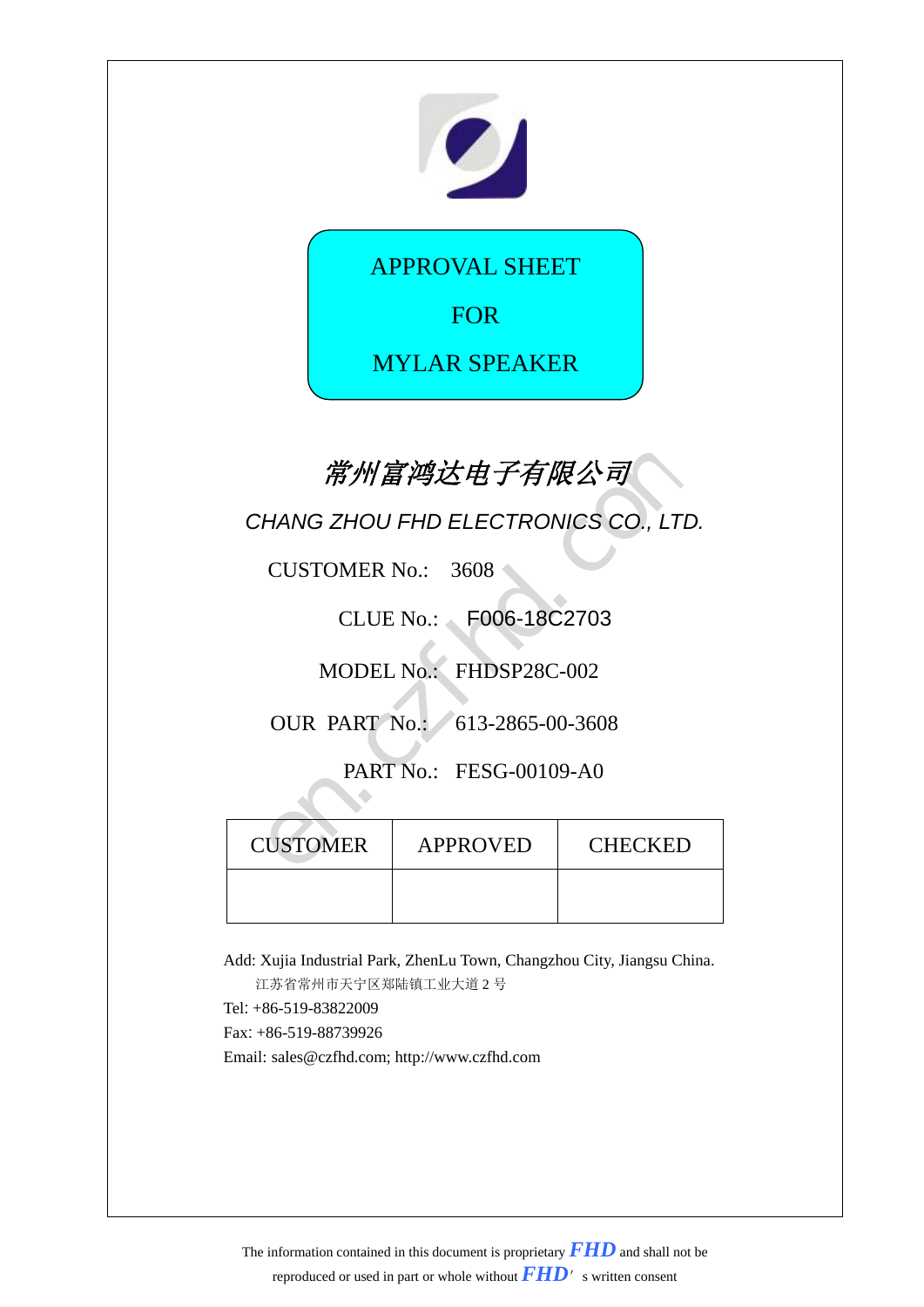

| <b>Specification for mylar speaker</b> |  |                    | Update    | Page 2 of 6 |
|----------------------------------------|--|--------------------|-----------|-------------|
|                                        |  | Des.               | Chk.      |             |
| Model No.: FHDSP28C-002                |  | $P/N: 613-2865-00$ | Xu Fei    |             |
|                                        |  | 8/18/2021          | 8/18/2021 |             |

| 1. Document revision history |    |      |      |     |  |
|------------------------------|----|------|------|-----|--|
| 修改时间                         | 版本 | 修改页次 | 修改内容 | 确认人 |  |
|                              |    |      |      |     |  |
|                              |    |      |      |     |  |
|                              |    |      |      |     |  |
|                              |    |      |      |     |  |
|                              |    |      |      |     |  |
|                              |    |      |      |     |  |
|                              |    |      | O    |     |  |
|                              |    |      |      |     |  |
|                              |    |      |      |     |  |
|                              |    |      |      |     |  |
|                              |    |      |      |     |  |
|                              |    |      |      |     |  |
|                              |    |      |      |     |  |
|                              |    |      |      |     |  |
|                              |    |      |      |     |  |
|                              |    |      |      |     |  |
|                              |    |      |      |     |  |
|                              |    |      |      |     |  |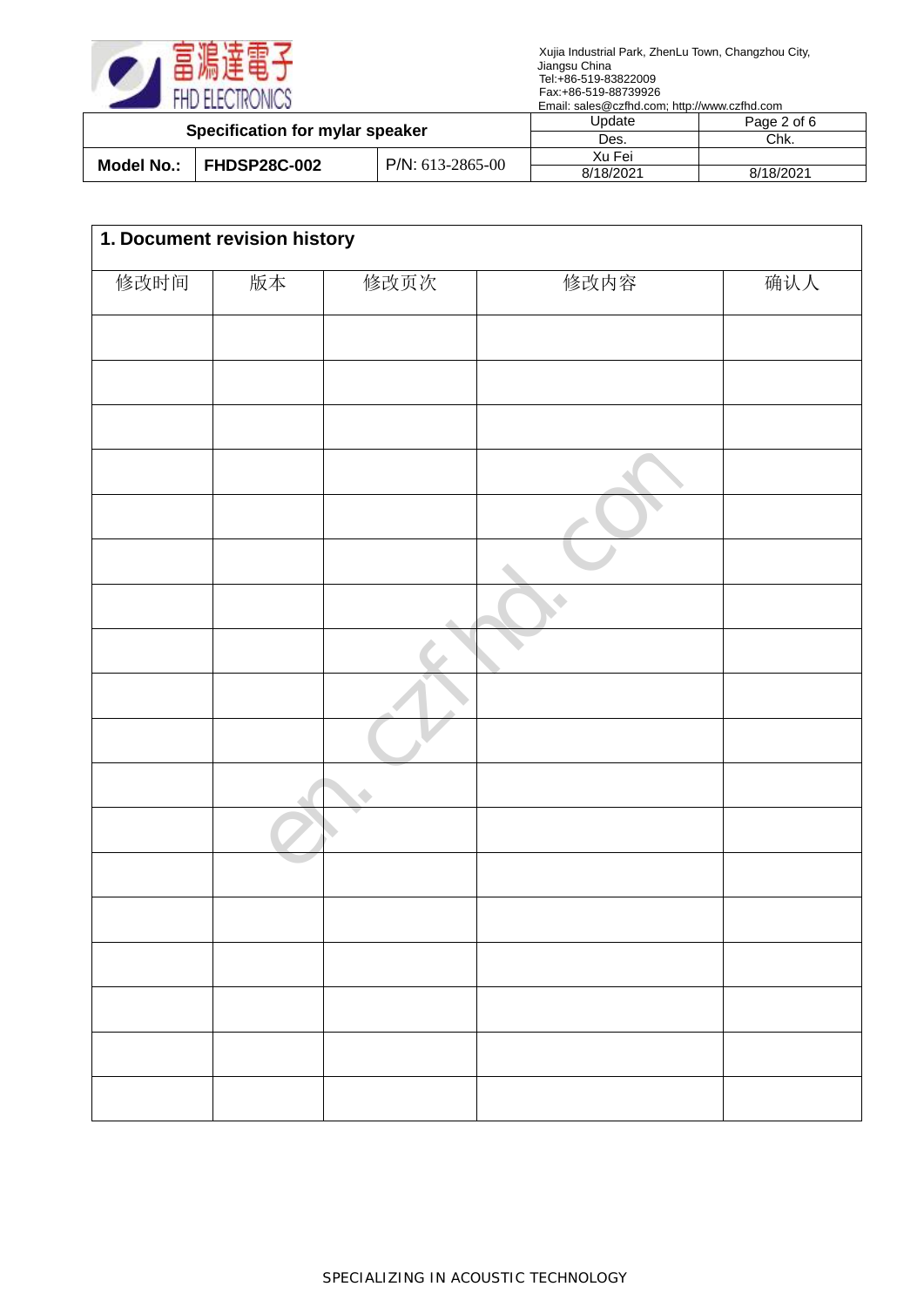

| Specification for mylar speaker   |                     | Update    | Page 3 of 6 |
|-----------------------------------|---------------------|-----------|-------------|
|                                   |                     | Des.      | Chk.        |
| <b>FHDSP28C-002</b><br>Model No.: | $P/N$ : 613-2865-00 | Xu Fei    |             |
|                                   |                     | 8/18/2021 | 8/18/2021   |

|                | <b>2.SPECIFICATION</b>            |                                                                                     |  |  |  |
|----------------|-----------------------------------|-------------------------------------------------------------------------------------|--|--|--|
|                |                                   | Speaker                                                                             |  |  |  |
| 1              | Dimension                         | $Φ28*H6.5$                                                                          |  |  |  |
| $\overline{2}$ | Impedance                         | 80hm ± 20% at 1.0KHz                                                                |  |  |  |
| 3              | Rated Input Power                 | 0.5W                                                                                |  |  |  |
| 4              | Max Input Power                   | 1.0W                                                                                |  |  |  |
| 5              | <b>Lowest Resonance Frequency</b> | 700±20%Hz                                                                           |  |  |  |
|                | Audible Noise                     | The input power shall be set at rated noise power(0.5W).                            |  |  |  |
| 6              |                                   | Using an audio oscillator sweep from F0 to 10KHZ in free air.                       |  |  |  |
|                |                                   | There shall be no buzzes, rattles, nor spurious noises.                             |  |  |  |
| $\overline{7}$ | Sound Pressure Level              | $89 \pm 3$ dB SPL $(0.1 \text{m}, 0.1 \text{W})$<br>at 0.8,1.0,1.2,1.5 KHz<br>(0dB) |  |  |  |
|                |                                   | $SPL=20 \mu Pa$                                                                     |  |  |  |
| 8              | <b>Distortion</b>                 | Less exceed≤10% at2.0KHz                                                            |  |  |  |
| 9              | <b>Operating Temperature</b>      | $-20^{\circ}$ to + 60 °C                                                            |  |  |  |
| 10             | <b>Store Temperature</b>          | $-30^{\circ}$ to + 70 $\circ$                                                       |  |  |  |

#### **3. Dimensions**

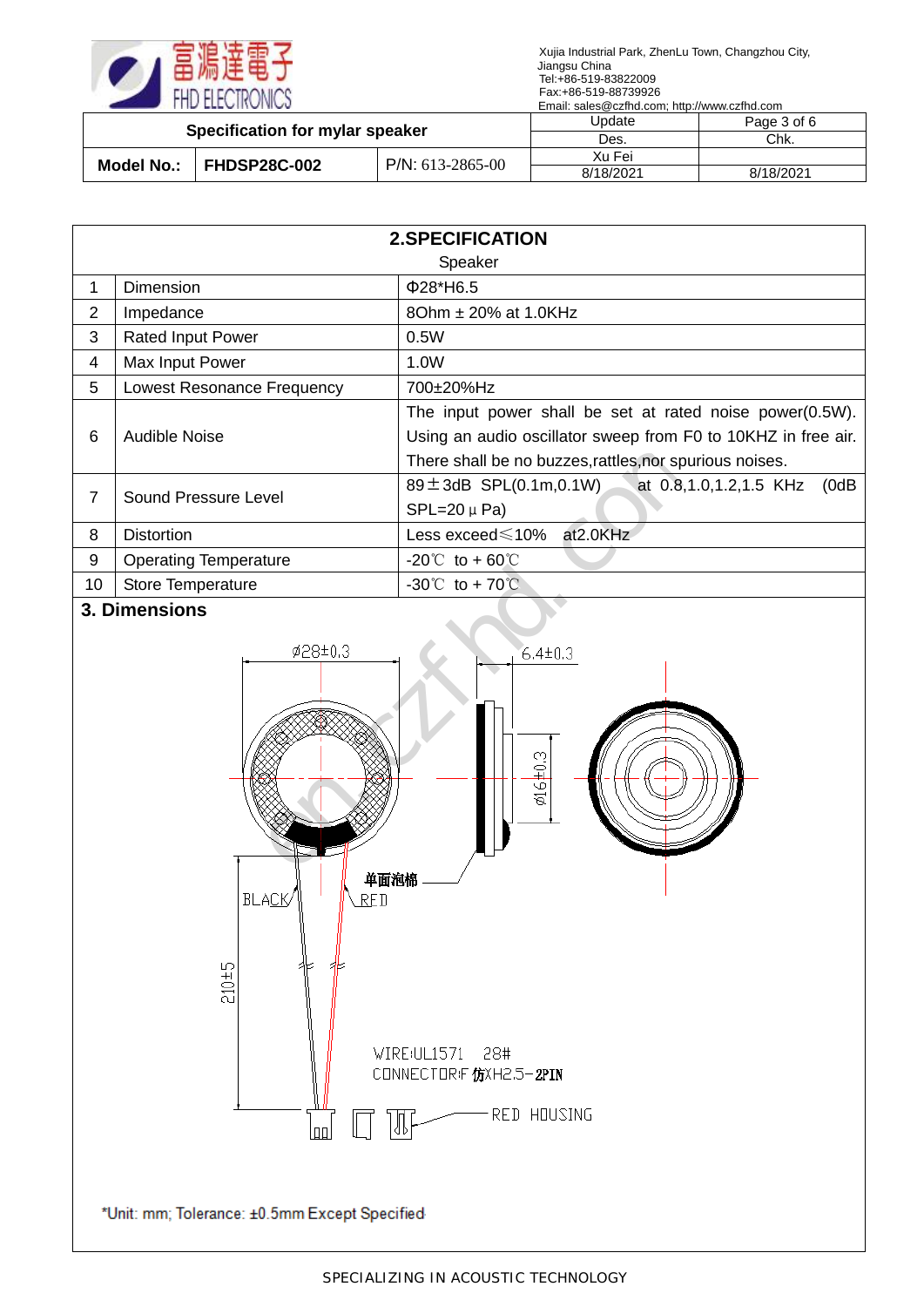

| Specification for mylar speaker   |                    | Update    | Page 4 of 6 |
|-----------------------------------|--------------------|-----------|-------------|
|                                   |                    | Des.      | Chk.        |
| <b>FHDSP28C-002</b><br>Model No.: | $P/N: 613-2865-00$ | Xu Fei    |             |
|                                   |                    | 8/18/2021 | 8/18/2021   |

# **4.Reliability Test** 可靠性測試

| 4.1 | High<br>Temperature<br><b>Test</b>  | High Temperature:<br>Duration:                  | +70 $\degree$ C $\pm$ 5 $\degree$ C<br>96 hours                                      |
|-----|-------------------------------------|-------------------------------------------------|--------------------------------------------------------------------------------------|
| 4.2 | Temperature<br>Low<br><b>Test</b>   | Low Temperature:<br>Duration:                   | $-30^{\circ}$ C $\pm 5^{\circ}$ C<br>96 hours                                        |
| 4.3 | Humidity Test                       | Temperature:<br>Relative humidity:<br>Duration: | +40 $^{\circ}$ C $\pm$ 5 $^{\circ}$ C<br>$90\% \sim 95\%$ RH<br>96 hours             |
| 4.4 | Vibration Test                      | Vibration:<br>Amplitude:<br>Duration:           | $10$ Hz $\sim$ 55Hz<br>1.5mm or acceleration: 50m/s2<br>2h per axis=10cycles; 3 axis |
| 4.5 | Cycle<br>Temperature<br><b>Test</b> | Temperature:<br>Duration:<br>Cycle:             | $-30^{\circ}$ C $\longleftrightarrow$ +70 $^{\circ}$ C<br>2 hours 2 hours<br>5 Cycle |
| 4.6 | Drop Test<br>(under the unit)       | Height:<br>Cycle:                               | 1.0cm<br>10 Cycles                                                                   |
| 4.7 | Load<br><b>Test</b>                 | Noise:<br>Power:<br>Duration:<br>item 05,08,14. | White noise<br>0.5W<br>96 hours and satisfy the test listed on                       |

The test shall be carried out on the parts that passed 12hours in temperature 20℃. The sensitivity difference from the initial value shall be within  $\pm 3$ dB.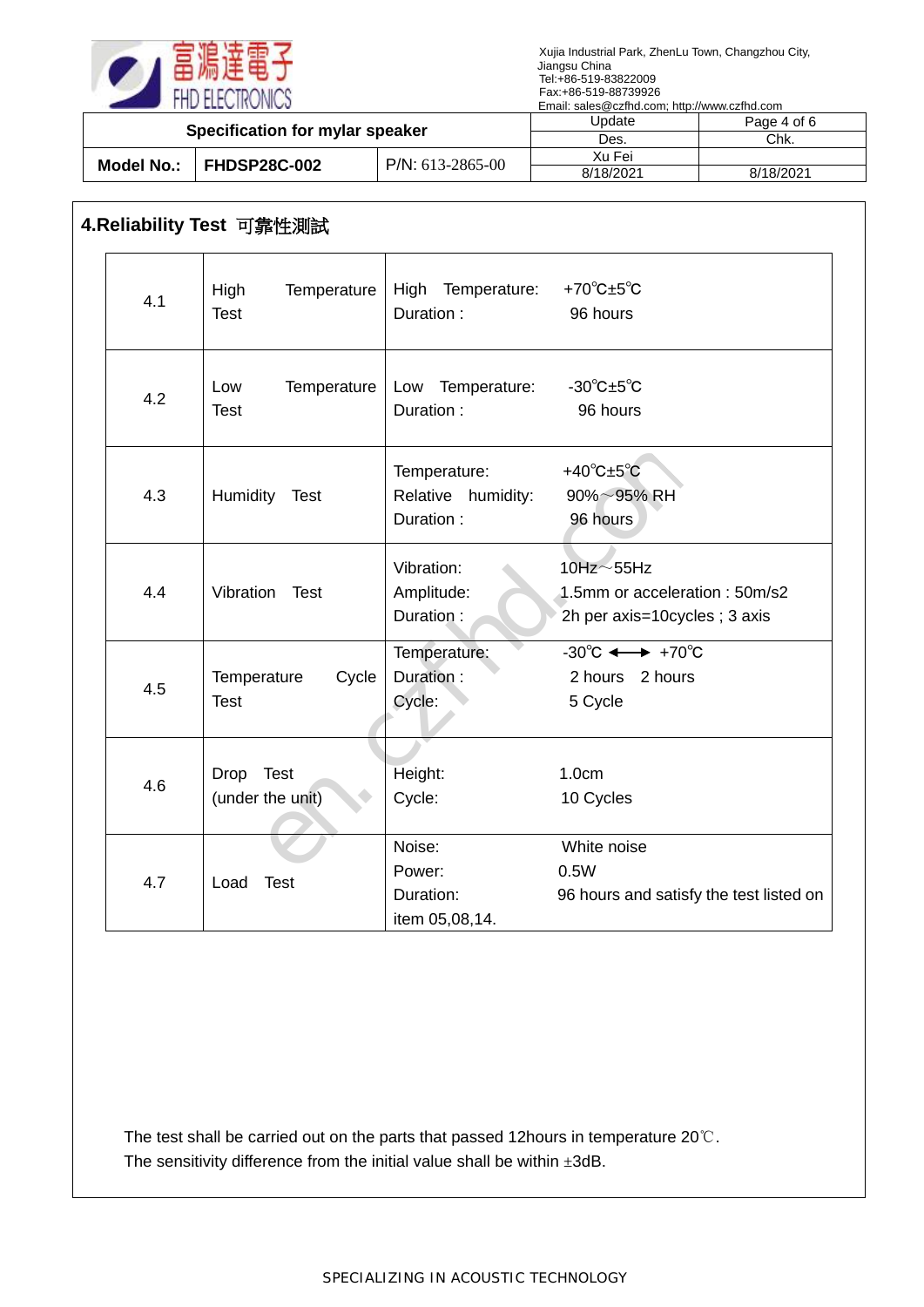

| Specification for mylar speaker |                     | Jpdate | Page 5 of 6 |           |
|---------------------------------|---------------------|--------|-------------|-----------|
|                                 |                     | Des.   | Chk.        |           |
| Model No.:                      | <b>FHDSP28C-002</b> |        | Xu Fei      |           |
|                                 | $P/N$ : 613-2865-00 |        | 8/18/2021   | 8/18/2021 |

### **5.Electrical And Acoustical Measuring Condition**